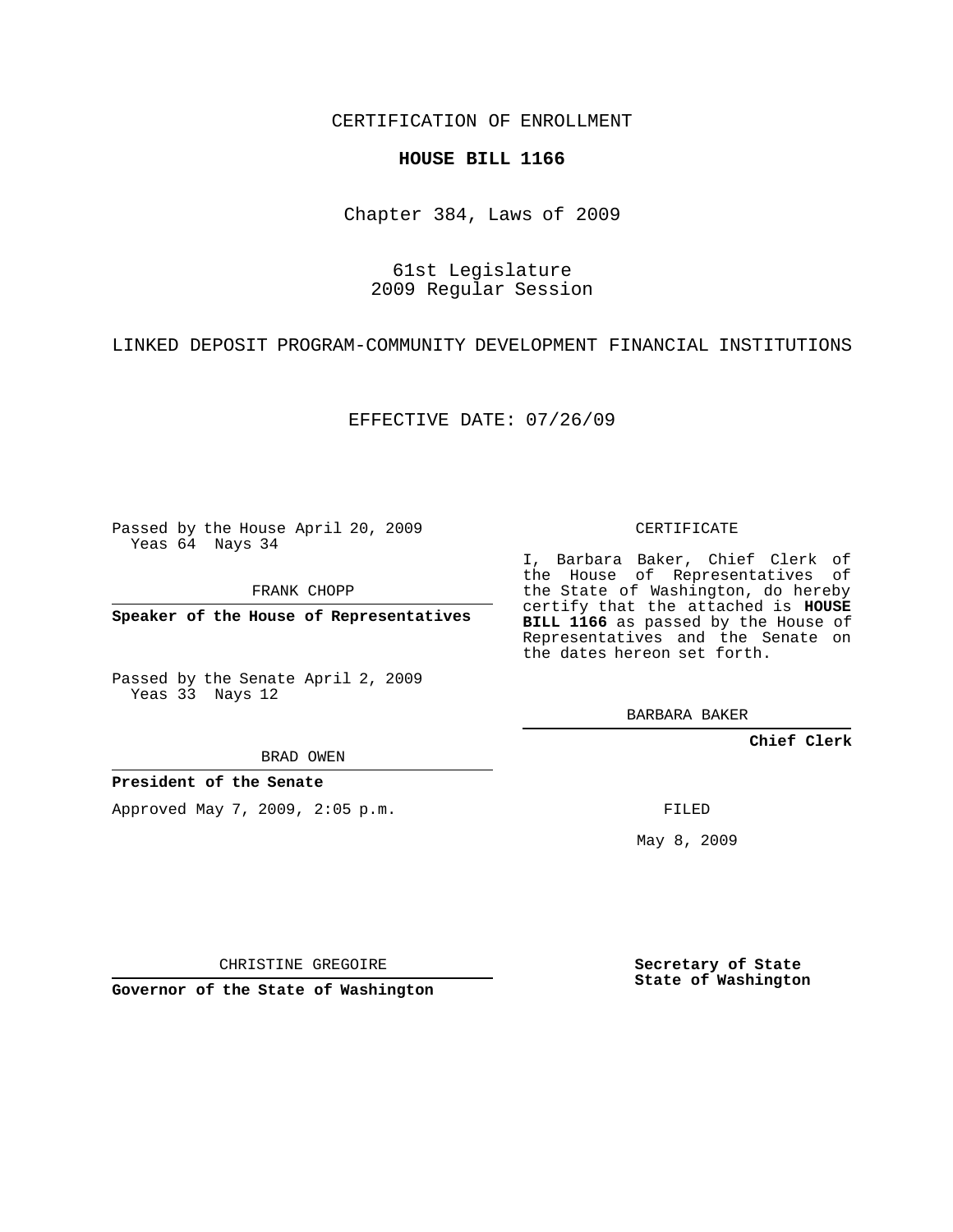# **HOUSE BILL 1166** \_\_\_\_\_\_\_\_\_\_\_\_\_\_\_\_\_\_\_\_\_\_\_\_\_\_\_\_\_\_\_\_\_\_\_\_\_\_\_\_\_\_\_\_\_

\_\_\_\_\_\_\_\_\_\_\_\_\_\_\_\_\_\_\_\_\_\_\_\_\_\_\_\_\_\_\_\_\_\_\_\_\_\_\_\_\_\_\_\_\_

### AS AMENDED BY THE SENATE

Passed Legislature - 2009 Regular Session

**State of Washington 61st Legislature 2009 Regular Session By** Representatives Hasegawa, Kenney, Simpson, Chase, Ormsby, and Santos

Read first time 01/14/09. Referred to Committee on Financial Institutions & Insurance.

 AN ACT Relating to allowing loans to community development financial institutions under the linked deposit program; and amending RCW 43.86A.060 and 43.86A.030.

BE IT ENACTED BY THE LEGISLATURE OF THE STATE OF WASHINGTON:

 **Sec. 1.** RCW 43.86A.060 and 2008 c 187 s 3 are each amended to read as follows:

 (1) The state treasurer shall establish a linked deposit program for investment of deposits in qualified public depositaries. As a condition of participating in the program, qualified public depositaries must make qualifying loans as provided in this section. The state treasurer may purchase a certificate of deposit that is equal to the amount of the qualifying loan made by the qualified public depositary or may purchase a certificate of deposit that is equal to the aggregate amount of two or more qualifying loans made by one or more qualified public depositaries.

- 
- (2) Qualifying loans made under this section are those:
- (a) Having terms that do not exceed ten years;
- (b) Where an individual loan does not exceed one million dollars;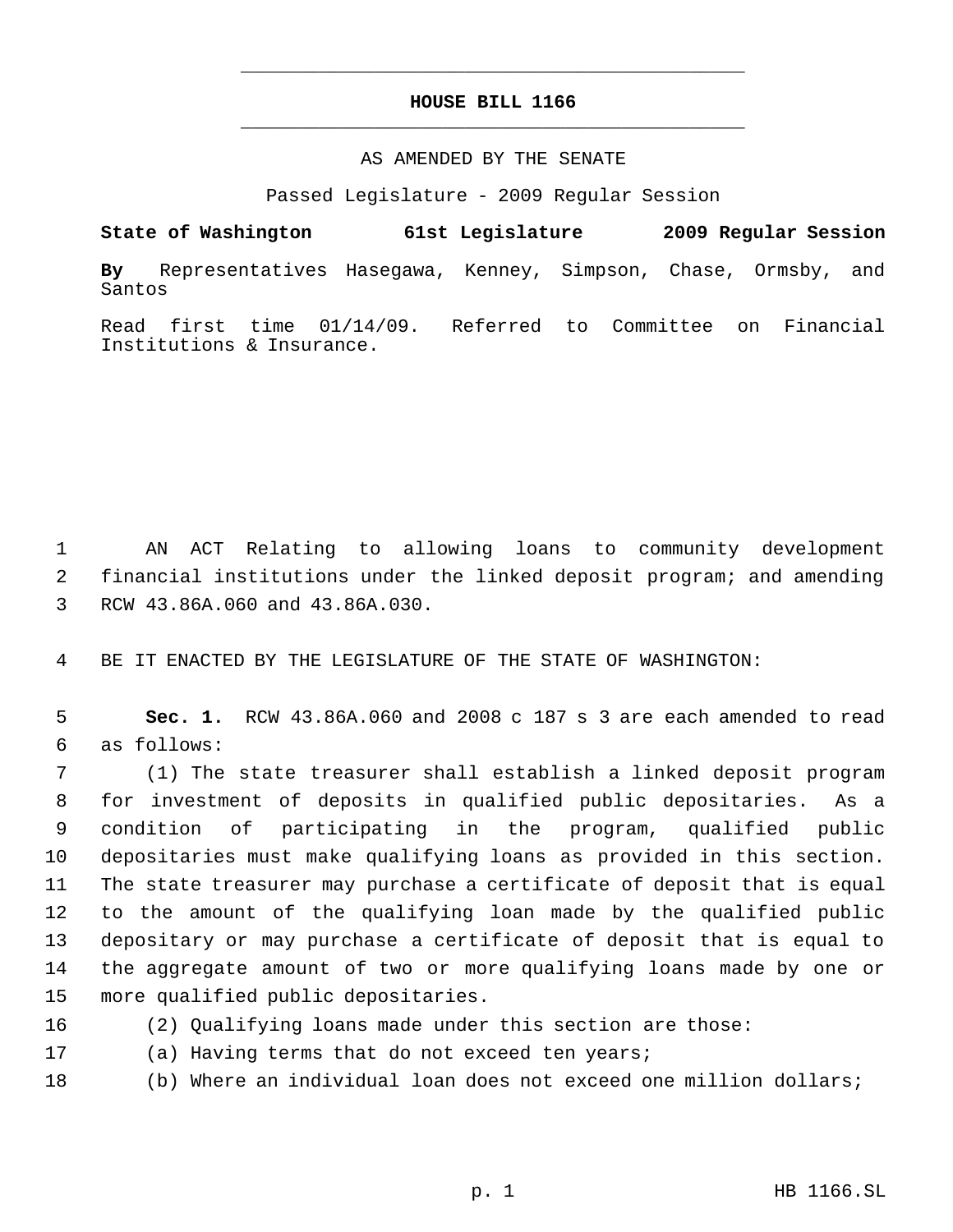(c)(i) That are made to a minority or women's business enterprise 2 that has received state certification under chapter 39.19 RCW;  $((\theta \cdot \mathbf{r}))$ 

 (ii) That are made to a veteran-owned business that has received state certification under RCW 43.60A.190; or

5 (iii) That are made to a community development financial institution that is: (A) Certified by the United States department of the treasury pursuant to 12 U.S.C. Sec. 4701 et seq.; and (B) using 8 that loan to make qualifying loans under (c)(i) of this subsection;

 (d) Where the interest rate on the loan to the minority or women's business enterprise or veteran-owned business does not exceed an interest rate that is two hundred basis points below the interest rate the qualified public depositary would charge for a loan for a similar purpose and a similar term, except that, if the preference given by the state treasurer to the qualified public depositary under subsection (3) of this section is less than two hundred basis points, the qualified public depositary may reduce the preference given on the loan by an amount that corresponds to the reduction in preference below two hundred basis points given to the qualified public depositary; and

 (e) Where the points or fees charged at loan closing do not exceed one percent of the loan amount.

 (3) In setting interest rates of time certificate of deposits, the state treasurer shall offer rates so that a two hundred basis point preference will be given to the qualified public depositary, except that the treasurer shall lower the amount of the preference to ensure that the effective interest rate on the time certificate of deposit is not less than two percent.

 (4) Upon notification by the state treasurer that a minority or women's business enterprise is no longer certified under chapter 39.19 RCW or that a veteran-owned business is no longer certified under RCW 43.60A.190, the qualified public depositary shall reduce the amount of qualifying loans by the outstanding balance of the loan made under this section to the minority or women's business enterprise or the veteran-owned business, as applicable.

 (5) The office of minority and women's business enterprises has the authority to adopt rules to:

 (a) Ensure that when making a qualified loan under the linked deposit program, businesses that have never received a loan under the linked deposit program are given first priority;

### HB 1166.SL p. 2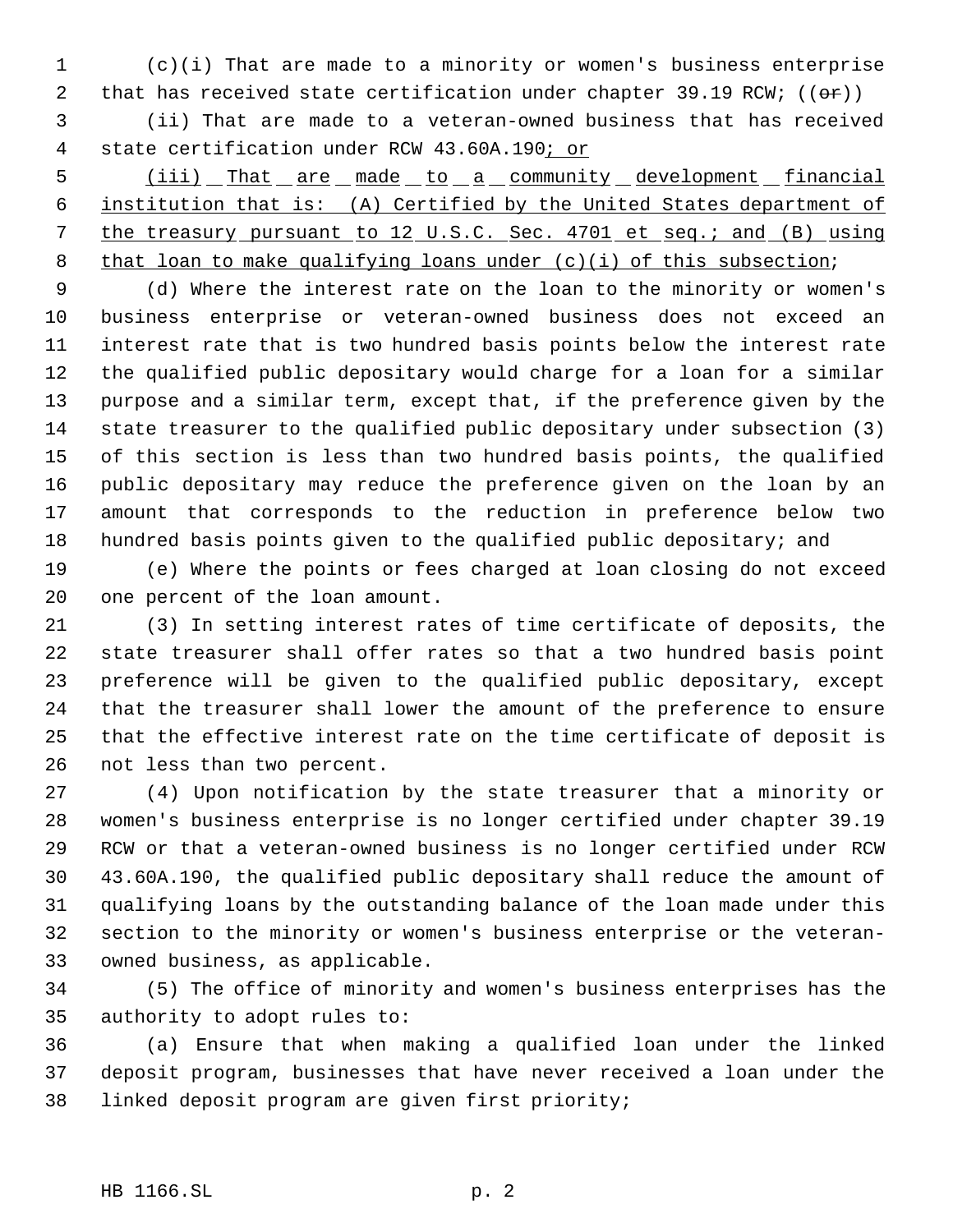(b) Limit the total principal loan amount that any one business receives in qualified loans under the linked deposit program over the lifetime of the businesses;

 (c) Limit the total principal loan amount that an owner of one or more businesses receives in qualified loans under the linked deposit program during the owner's lifetime; ((and))

 (d) Limit the total amount of any one qualified loan made under the 8 linked deposit programi and

 (e) Ensure that loans made by community development financial institutions are qualifying loans under subsection (2)(c)(i) of this section.

 **Sec. 2.** RCW 43.86A.030 and 2008 c 187 s 2 are each amended to read as follows:

14 (1) Funds held in public depositaries not as demand deposits, as 15 provided in RCW 43.86A.020 and ((43.86A.030)) this section, shall be available for a time certificate of deposit investment program according to the following formula: The state treasurer shall apportion to all participating depositaries an amount equal to five percent of the three year average mean of general state revenues as certified in accordance with Article VIII, section 1(b) of the state Constitution, or fifty percent of the total surplus treasury investment availability, whichever is less. Within thirty days after certification, those funds determined to be available according to this formula for the time certificate of deposit investment program shall be deposited in qualified public depositaries. These deposits shall be allocated among the participating depositaries on a basis to be determined by the state treasurer.

 (2) Of all funds available under this section, the state treasurer may use up to one hundred seventy-five million dollars per year for the 30 purposes of RCW  $43.86A.060(2)(c)$  (i)  $and$   $(iii)$  and up to fifteen million dollars per year for the purposes of RCW 43.86A.060(2)(c)(ii). The amounts made available to these public depositaries shall be equal to the amounts of outstanding loans made under RCW 43.86A.060.

 (3) The formula so devised shall be a matter of public record giving consideration to, but not limited to deposits, assets, loans, capital structure, investments or some combination of these factors. However, if in the judgment of the state treasurer the amount of